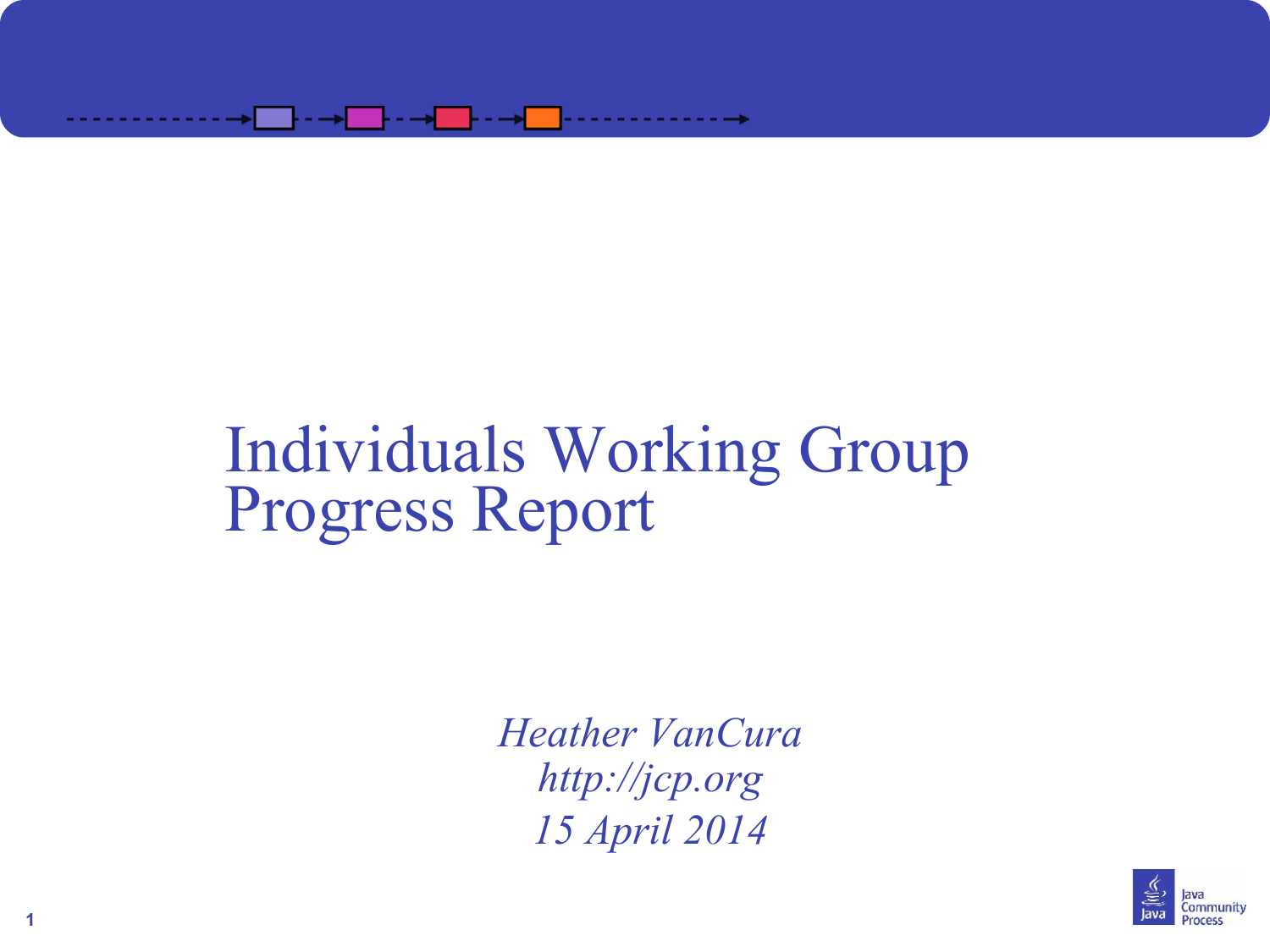# **Working Group**

- Working Group Meetings
	- Tuesdays at 8:30 Pacific Time
	- Participants: Fujitsu, Goldman Sachs, IBM, Oracle, Werner Keil, SouJava, Patrick Curran, Heather VanCura
		- Teleconference and WebEx meetings
		- Proposal from March 2014 meeting
			- <https://jcp.org/aboutJava/communityprocess/ec-public/materials/2014-03-11/Individuals-WG-March-2014.pdf>
		- 3 Meetings since the last EC Meeting in March

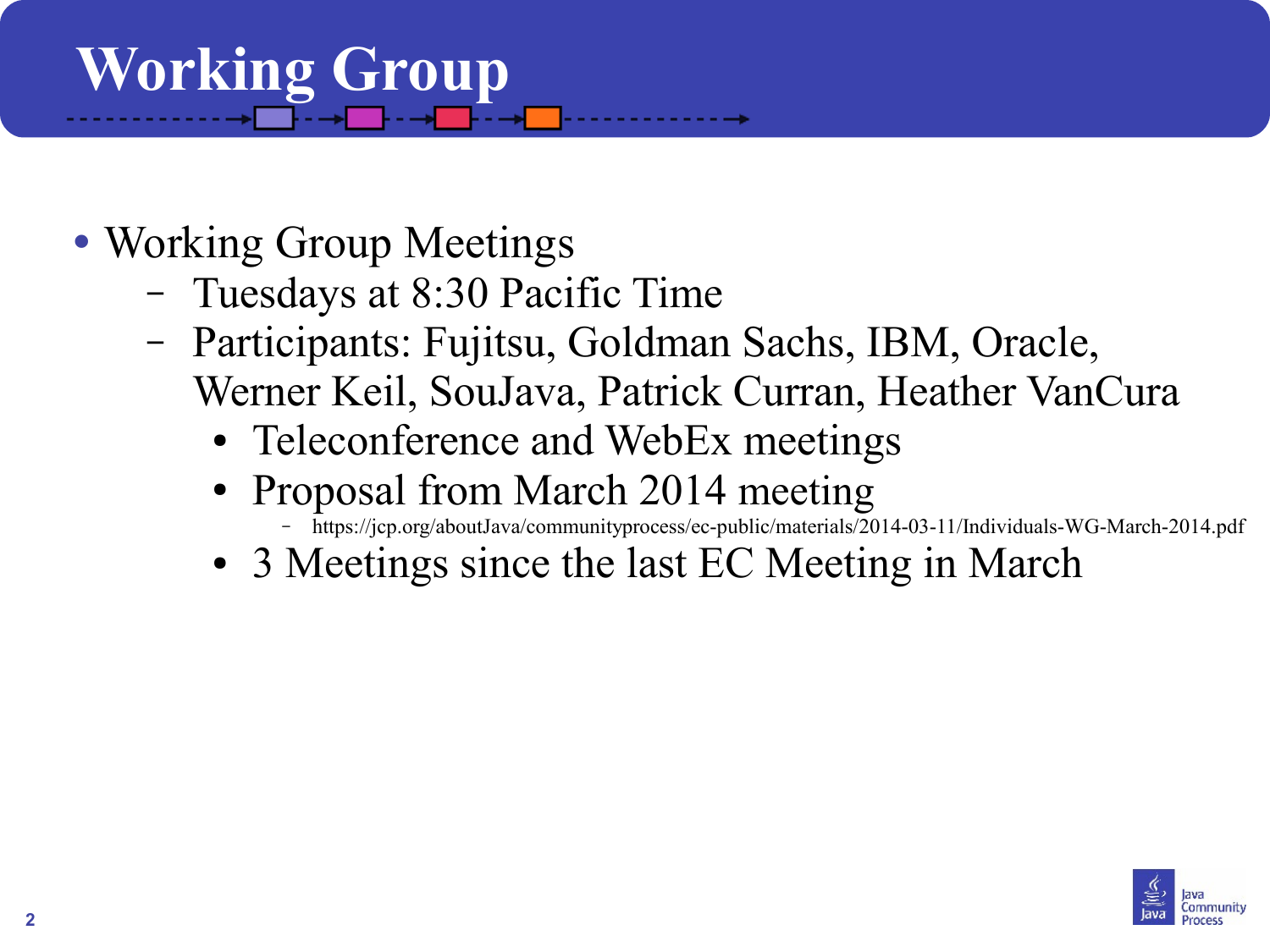### **March 18 Meeting**

- We reviewed the proposed new JSR submission text.
- We reviewed the Open Items in the March Proposal presented at the JCP EC Teleconference Meeting.
- Next Steps:
	- Send JSR submission text to the JCP EC for review. Create Java.net project.
		- https://java.net/projects/jcpnext4/pages/Home

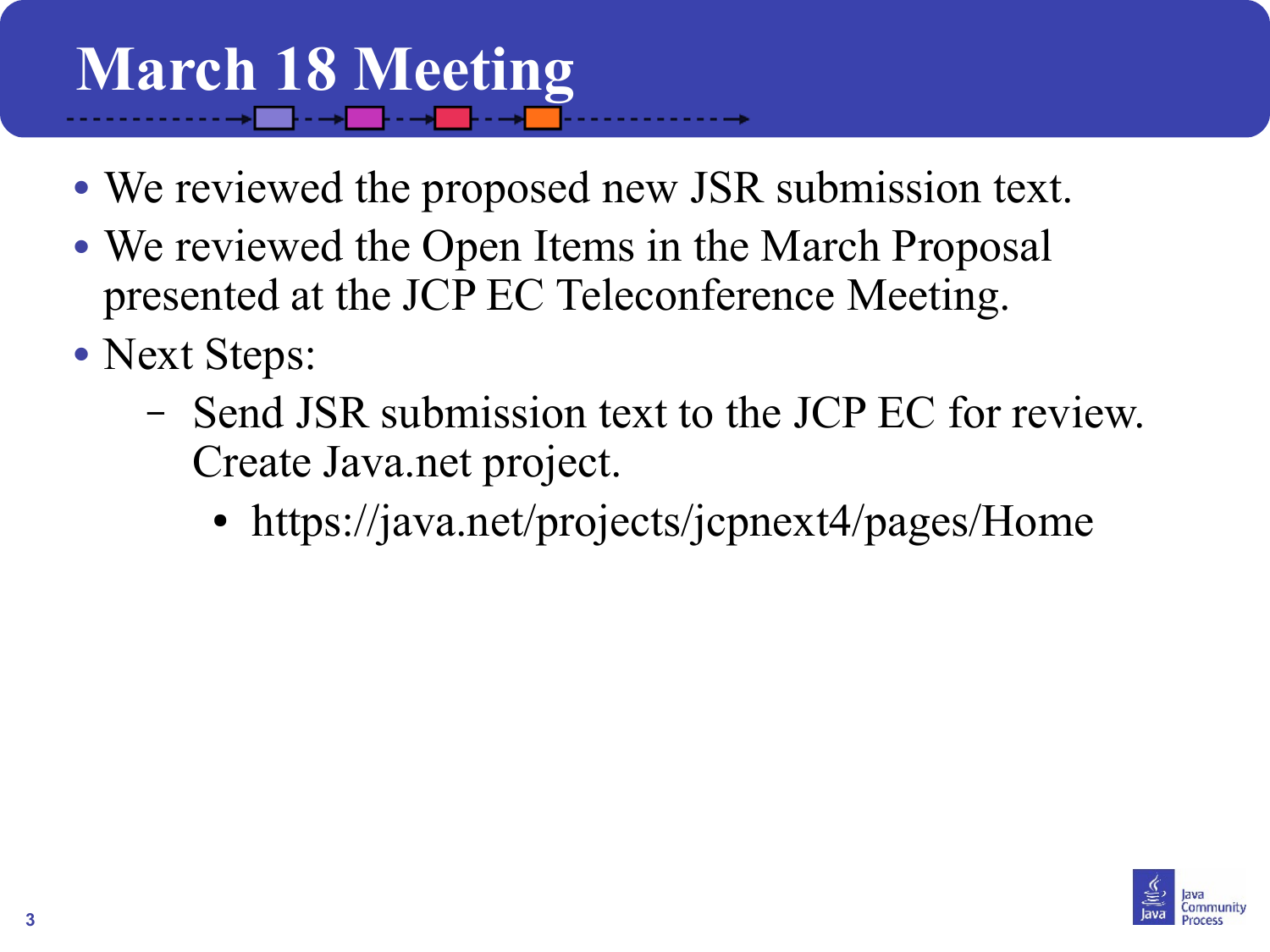## **March 25 Meeting**

- We finalized the JSR submission text.
- We reviewed the Process Document, and marked it up where changes will be needed.
- Next Steps:
- Enter issues into Issue Tracker and make Java.net project public.
	- Java.net Project;
		- <https://java.net/projects/jcpnext4/pages/Home>
	- Issue Tracker:
		- https://java.net/jira/browse/JCPNEXT4

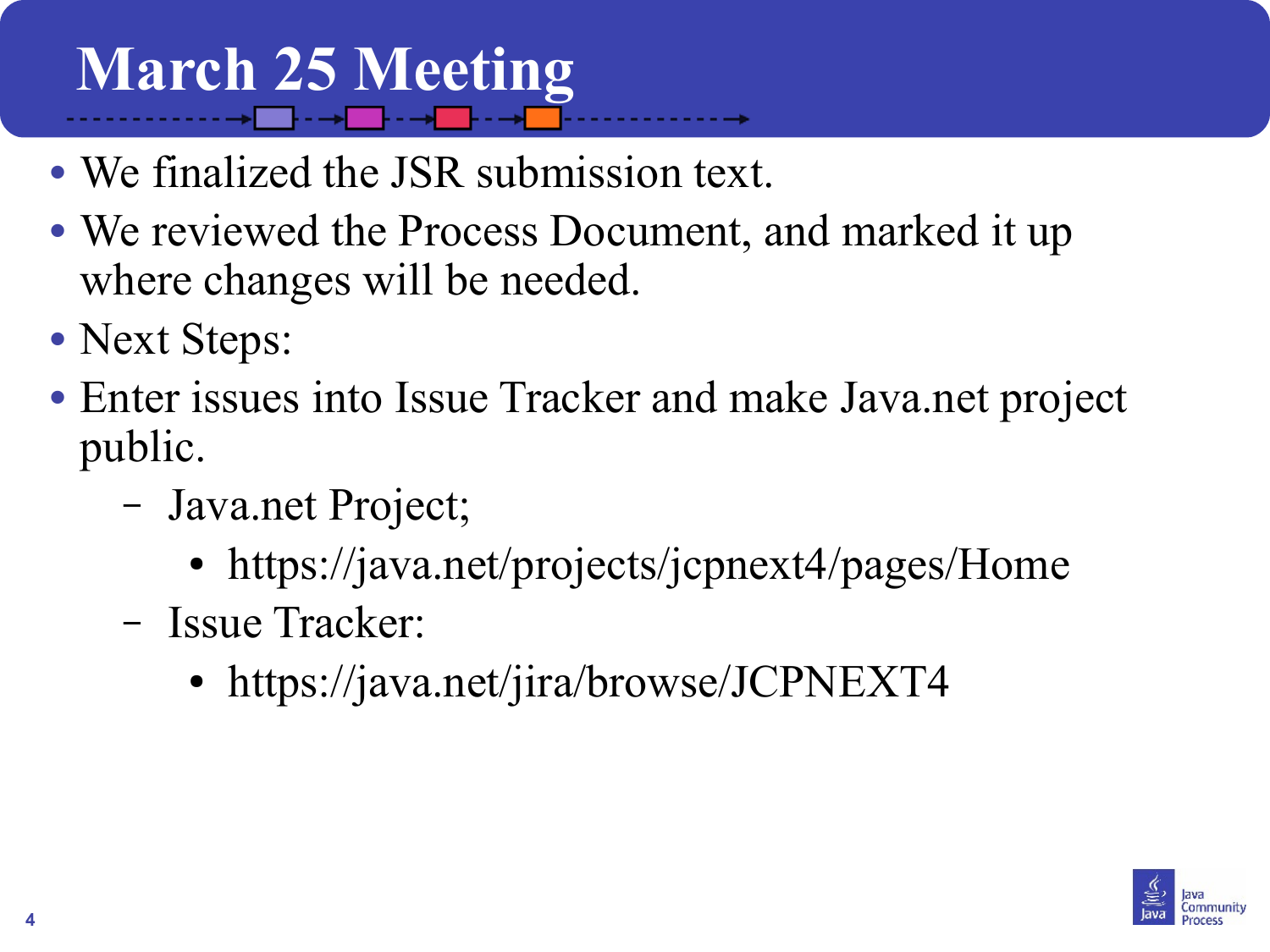## **April 8 Meeting**

- We reviewed the issues entered from discussion last week and reviewed the JSR 358 issues opened to determine which issues could be pulled into this JSR.
- We continued our review of the Process Document and marked it up where changes will be needed.
- Next Steps:
- Consult Spec Leads on ideas for changes to the Process Document.
- Submit JSR for posting.
	- <https://jcp.org/en/jsr/detail?id=364>